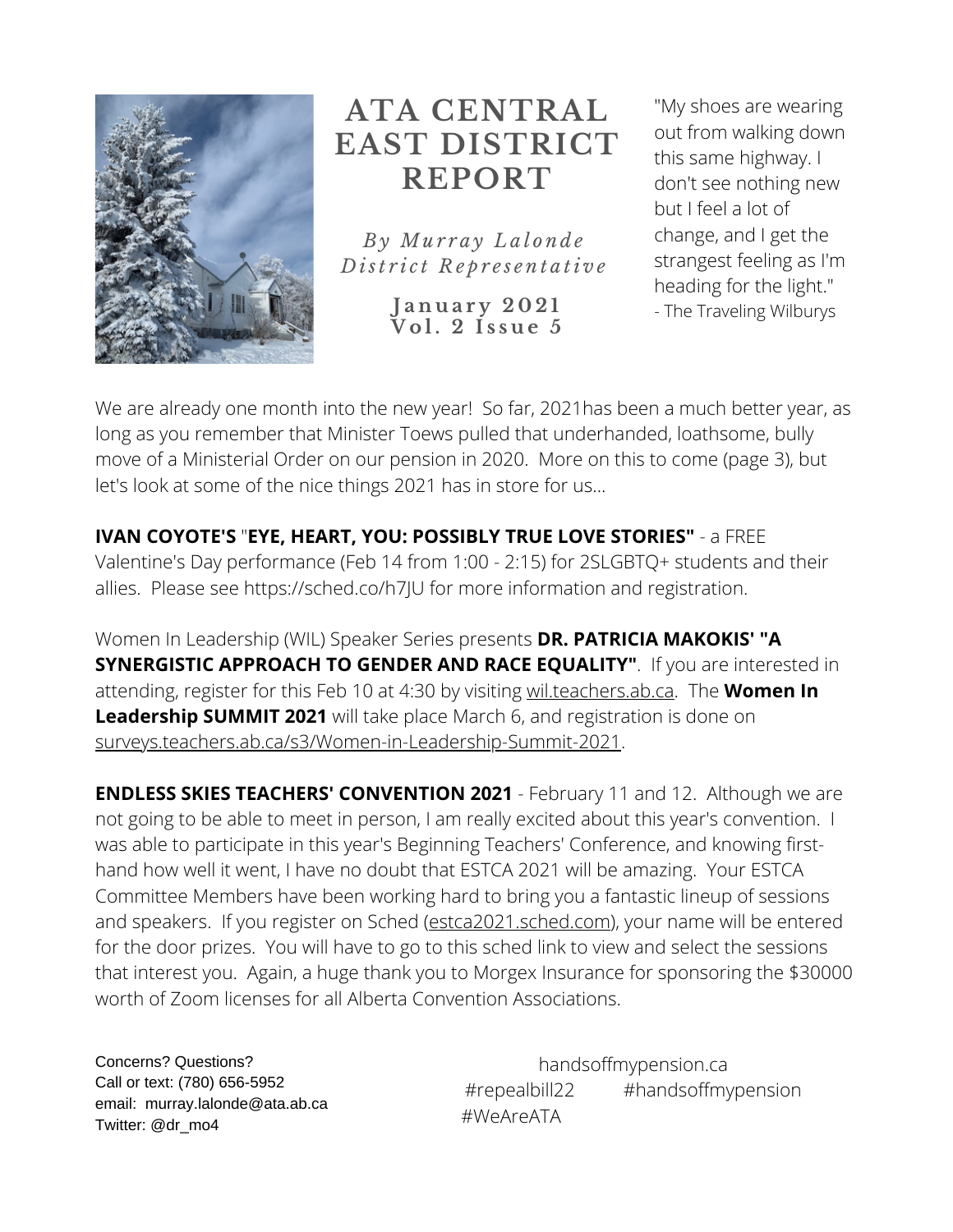**PEC Elections**: I am humbled and honoured to again represent Central East teachers at the Provincial Executive Council, after having been acclaimed your District Representative. Jason Schilling has also been acclaimed as ATA President. Central East teachers will vote in this election, as three candidates are vying for two Vice President positions (current VP Jenny Regal, current DR Greg Carrabine, and Calgary Teacher Donnella Perkins). Please "meet the candidates" on the teachers.ab.ca website.

**Annual Representatives' Assembly 2021** - May Long Weekend (May 22-24). Even if teachers will be vaccinated for CoV-2 before May, we cannot guarantee that the hotel staff and AV technicians will have received their vaccinations. Also, the ballroom of the hotel will only be able to hold 80 people, 6 feet apart. Therefore, out of safety for all attendees, ARA will have to be held virtually. Resolutions were due December 15, but we know that resolutions emerge between mid-December and mid-May. In order to place these on the order paper and to get a proper response, **emergent resolutions** will be due one week before ARA (this does not stop emergent resolutions from being first presented at ARA).

Also, for safety of catering, AV, and hotel staff, in order for ATA staff to start planning, **ATA Summer Conference 2021** will be held as a two-day, virtual event, date TBD.

**School Leaders** - we would like to know how much time you have spent tracing for COVID-19-positive cases, covering classes for isolating teachers, and other anomalies associated with the pandemic. If possible, please email both me and your Local President.

**Collective Bargaining 2018-2020** - Four ATA Locals are, or until recently were, in strike position. Northern Gateway now has a Memorandum of Agreement! Wetaskiwin and Sturgeon Locals have voted in favour to take a government-supervised strike vote. This past week, January 24-25, Centre-Nord teachers voted 94% in favour of strike action, while their employer applied for a lock-out vote. However, they were able to reach an agreement on January 30! Félicitations, enseignants du Centre-Nord!

**Finance** - PEC approved the ATA Finance Committee's proposed budget for 2021/22. The budget is no secret, and with debate and possible amendments made to it at ARA, will be approved by ARA delegates. This year's proposed budget recommends no increase to member fees.

**Advocacy** - Your ATA has been lobbying Minister of Health Shandro and the Government of Alberta to give teachers, EAs, all school staff priority on the COVID vaccine list. We will be working with the largest population of non-vaccinated people, since no vaccine has been approved for people under the age of 18.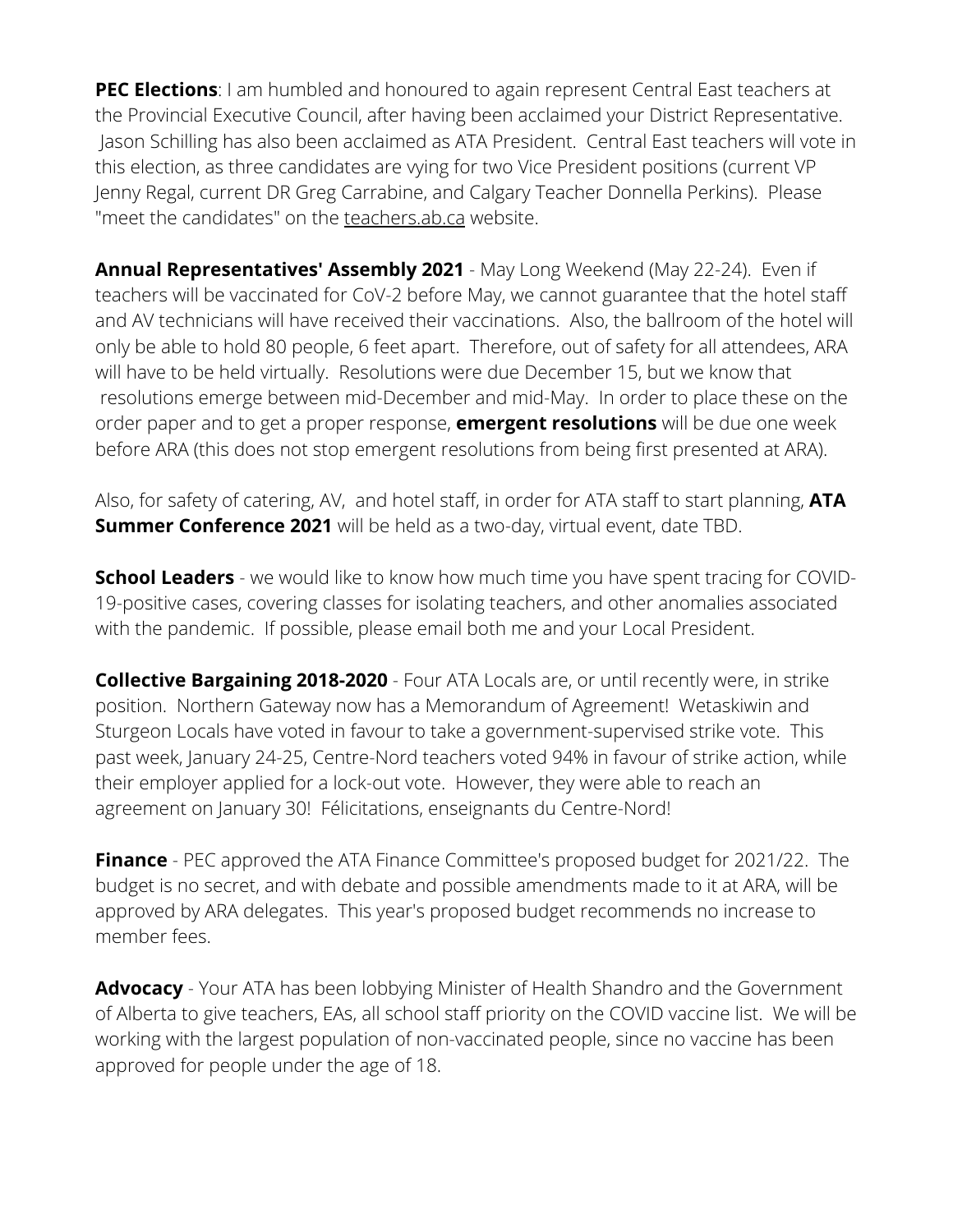ATA Press Release: ATA to Challenge Pension Order in Courts - 2021 01 26

The Alberta Teachers' Association's Provincial Executive Council (PEC) has voted unanimously to initiate legal action against Finance Minister Travis Toews's ministerial order (MO) which reduces teacher control of pension investments. PEC received legal advice on Friday that identified new avenues for a legal challenge as a result of the ministerial order imposing an investment management agreement (IMA) on the Alberta Teachers' Retirement Fund (ATRF) and the Alberta Investment Management Corporation (AIMCo).

"This offensive and over-reaching ministerial order, which negates promises made by government officials when passing Bill 22, needs to be stopped and we will turn to the courts to do so," says ATA president Jason Schilling.

Schilling says there are both legal and political issues at play.

"Teachers were betrayed by their MLAs, the minister and the premier when this imposed IMA failed to live up to their promises made to respect the ATRF's ability to direct the investment of teacher pension dollars," says Schilling. "We will fight the order in court, but there still needs to be political accountability for the broken promises."

Schilling encourages teachers and retirees to continue their advocacy with MLAs, noting the broken promises social media cards available at www.handsoffmypension.ca.

On November 7, 2019, Minister Toews said in the legislature that "AIMCo will invest according to the policies set by the ATRF board," but the imposed IMA offers AIMCo a veto on investment decisions that it has sole discretion to use with no ability for ATRF to appeal.

Teachers still hold out hope that the minister will honour the pledges he made earlier, says Schilling, and that on this basis an acceptable arrangement will be concluded between AIMCo and ATRF. But he says the MO provides AIMCo with a backstopped position that it is unlikely to negotiate away. The preferred solution is an agreement that serves the shared interests of teachers and government in having a well-managed, cost-effective and responsive teachers' pension plan.

Association lawyers are now working on the court application, which will be filed when it is ready. The foundations and basis of the Association's challenge will be revealed in due course before the courts.